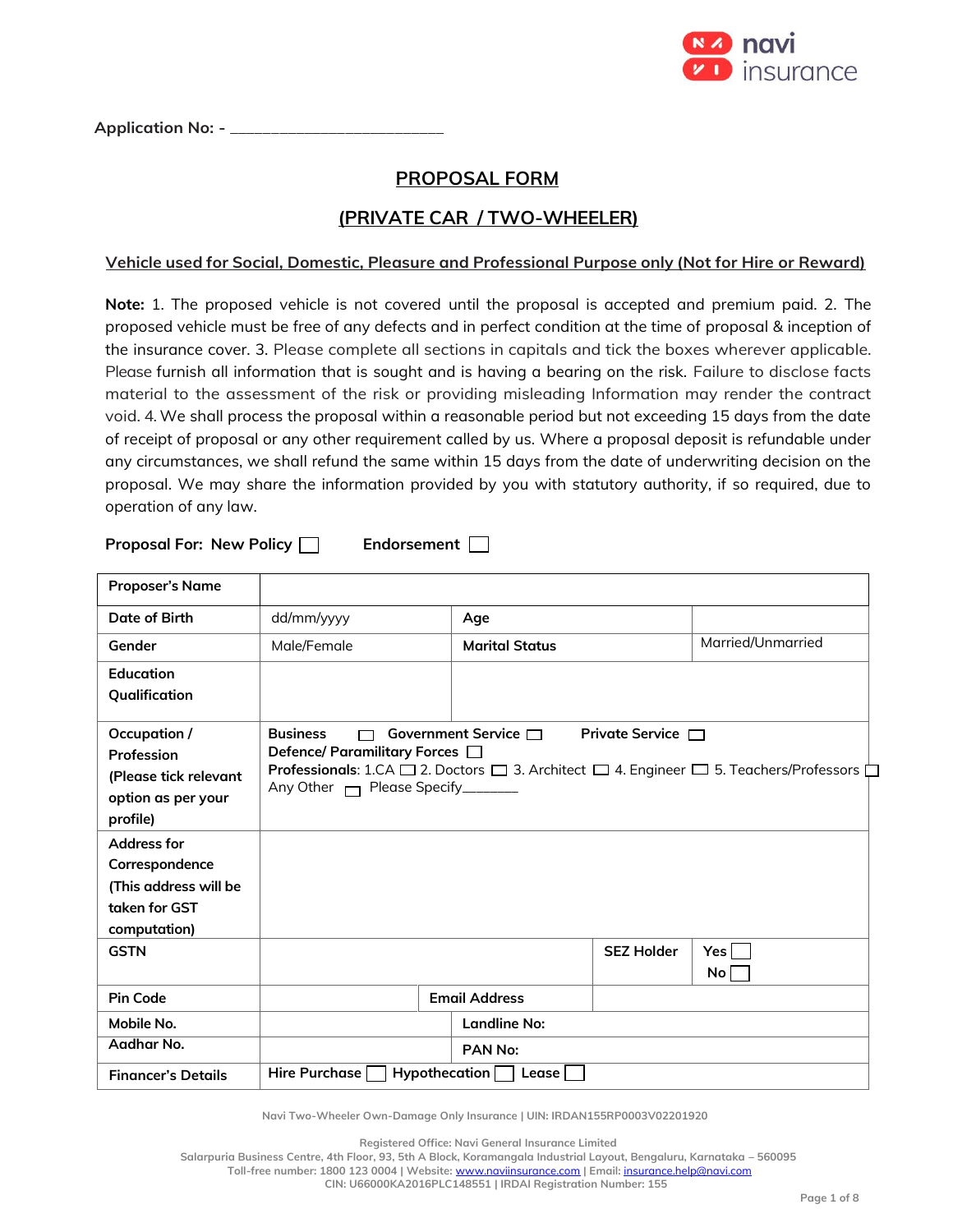

| <b>Name and Address</b>                                    |                                                                                                   |                          |                                                               |             |       |  |                                                  |                   |                                                                 |                     |
|------------------------------------------------------------|---------------------------------------------------------------------------------------------------|--------------------------|---------------------------------------------------------------|-------------|-------|--|--------------------------------------------------|-------------------|-----------------------------------------------------------------|---------------------|
| of Financer                                                |                                                                                                   |                          |                                                               |             |       |  |                                                  |                   |                                                                 |                     |
|                                                            | <b>Type of Policy Required</b>                                                                    |                          | <b>Own Damage</b>                                             |             |       |  |                                                  |                   |                                                                 |                     |
|                                                            | Own Damage (Fire and Theft)<br>Own Damage (Fire only) $\Box$<br><b>Own Damage</b><br>(Theft only) |                          |                                                               |             |       |  |                                                  |                   |                                                                 |                     |
| <b>Period of Insurance</b>                                 |                                                                                                   |                          | From: --//-- Hrs. on dd/mm/yyyy<br>To: Midnight of dd/mm/yyyy |             |       |  |                                                  |                   |                                                                 |                     |
| <b>Details of Vehicle:</b>                                 |                                                                                                   |                          |                                                               |             |       |  |                                                  |                   |                                                                 |                     |
|                                                            | Whether the vehicle is New or Second Hand at the time of Purchase: New $\vert \ \vert$            |                          |                                                               |             |       |  |                                                  | Second Hand       |                                                                 |                     |
|                                                            | Body Type: _________                                                                              |                          |                                                               |             |       |  |                                                  |                   |                                                                 |                     |
| <b>REGN. No</b>                                            | <b>Engine No</b>                                                                                  | Chassi<br>s No.          | Year of<br>Manuf<br>acture                                    | <b>Make</b> | Model |  | Date of<br>Registration<br>/ Date of<br>Purchase | Cubic<br>Capacity | Seating<br>Capacity<br>Including<br>driver &<br><b>Side Car</b> | Fuel<br><b>Type</b> |
|                                                            |                                                                                                   |                          |                                                               |             |       |  |                                                  |                   |                                                                 |                     |
|                                                            | <b>Registering Authority - Name and location:</b>                                                 |                          |                                                               |             |       |  |                                                  |                   |                                                                 |                     |
| <b>Insured Declared Value</b><br>Amount (쿡)                |                                                                                                   |                          |                                                               |             |       |  |                                                  |                   |                                                                 |                     |
| <b>Insured Declared Value of Vehicle</b>                   |                                                                                                   |                          |                                                               |             |       |  |                                                  |                   |                                                                 |                     |
|                                                            | Side Car Value (Applicable for Two-Wheeler only)                                                  |                          |                                                               |             |       |  |                                                  |                   |                                                                 |                     |
|                                                            | Non-Electrical Accessories (other Than manufacturer fitted)                                       |                          |                                                               |             |       |  |                                                  |                   |                                                                 |                     |
| Sr. No.                                                    |                                                                                                   | <b>Items Description</b> |                                                               |             |       |  | <b>IDV</b>                                       |                   |                                                                 |                     |
| 1                                                          |                                                                                                   |                          |                                                               |             |       |  |                                                  |                   |                                                                 |                     |
| 2<br>3                                                     |                                                                                                   |                          |                                                               |             |       |  |                                                  |                   |                                                                 |                     |
| <b>Total</b>                                               |                                                                                                   |                          |                                                               |             |       |  |                                                  |                   |                                                                 |                     |
|                                                            |                                                                                                   |                          |                                                               |             |       |  |                                                  |                   |                                                                 |                     |
|                                                            | Electrical/Electronic Accessories (Other than manufacturer fitted)                                |                          |                                                               |             |       |  |                                                  |                   |                                                                 |                     |
| Sr. No.                                                    |                                                                                                   | <b>Items Description</b> | Make                                                          | Model       | Year  |  | IDV                                              |                   |                                                                 |                     |
| 1.                                                         |                                                                                                   |                          |                                                               |             |       |  |                                                  |                   |                                                                 |                     |
| 2.                                                         |                                                                                                   |                          |                                                               |             |       |  |                                                  |                   |                                                                 |                     |
| 3.                                                         |                                                                                                   |                          |                                                               |             |       |  |                                                  |                   |                                                                 |                     |
| <b>Total</b>                                               |                                                                                                   |                          |                                                               |             |       |  |                                                  |                   |                                                                 |                     |
| <b>External CNG/LPG kit (Not Provided by manufacturer)</b> |                                                                                                   |                          |                                                               |             |       |  |                                                  |                   |                                                                 |                     |
| <b>Total IDV</b>                                           |                                                                                                   |                          |                                                               |             |       |  |                                                  |                   |                                                                 |                     |

**Navi Two-Wheeler Own-Damage Only Insurance | UIN: IRDAN155RP0003V02201920**

**Registered Office: Navi General Insurance Limited**

**Salarpuria Business Centre, 4th Floor, 93, 5th A Block, Koramangala Industrial Layout, Bengaluru, Karnataka – 560095 Toll-free number: 1800 123 0004 | Website:** [www.naviinsurance.com](http://www.naviinsurance.com/) **| Email:** [insurance.help@navi.com](mailto:insurance.help@navi.com) **CIN: U66000KA2016PLC148551 | IRDAI Registration Number: 155**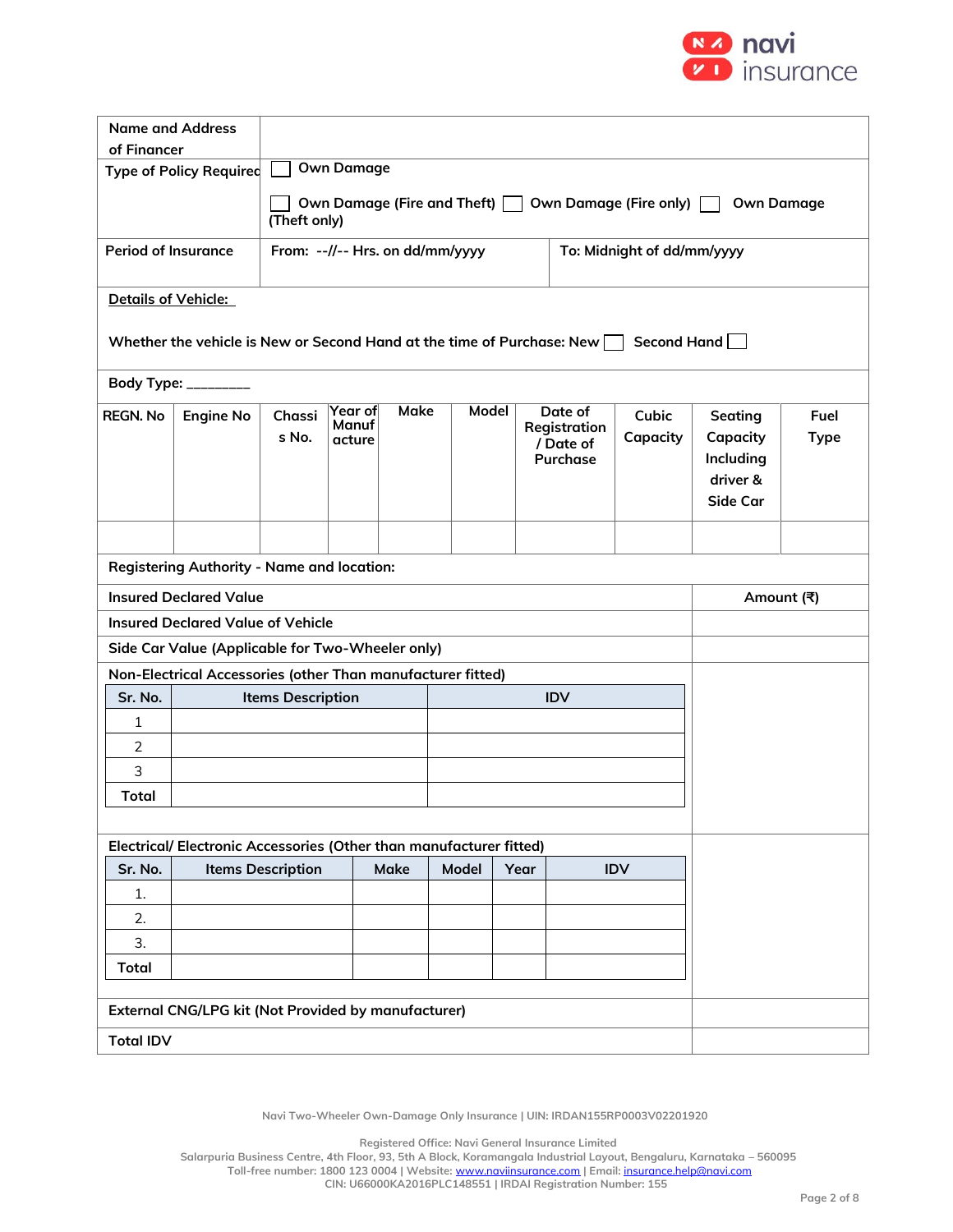

#### **Note:**

The Insured's Declared Value (IDV) of the vehicle will be deemed to be the 'SUM INSURED' for the purpose of this tariff and it will be fixed at the commencement of each policy period for each insured vehicle.

The IDV of the vehicle is to be fixed on the basis of manufacturers listed selling price of the brand and model as the vehicle proposed for insurance at the commencement of insurance /renewal, and adjusted for depreciation (as per schedule specified below). The IDV of the side car(s) and / or accessories, if any, fitted to the vehicle but not included in the manufacturer's listed selling price of the vehicle is / are also likewise to be fixed.

The schedule of age-wise depreciation as shown below is applicable for the purpose of Total Loss/ Constructive Total Loss (TL/ CTL) claims only. A vehicle will be considered to be a CTL where the aggregate cost of retrieval and / or repair of the vehicle subject to terms and conditions of the policy exceeds 75% of the IDV.

| <b>AGE OF VEHICLE</b>                       | % OF DEPRECIATION FOR FIXING<br><b>IDV</b> |
|---------------------------------------------|--------------------------------------------|
| Not exceeding 6 months                      | 5%                                         |
| Exceeding 6 months but not exceeding 1 year | 15%                                        |
| Exceeding 1 year but not exceeding 2 years  | 20%                                        |
| Exceeding 2 year but not exceeding 3 years  | 30%                                        |
| Exceeding 3 year but not exceeding 4 years  | 40%                                        |
| Exceeding 4 year but not exceeding 5 years  | 50%                                        |

**Note.** IDV of obsolete models of vehicles (i.e. Models which the manufacturers have discontinued to manufacture) and vehicles beyond 5 years of age will be determined on the basis of an understanding between the insurer and the insured.

| <b>PREVIOUS INSURER DETAILS</b>                                                                                 |                                            |                                                                                 |  |                                         |                           |                                                                                            |  |                                                                                                  |  |
|-----------------------------------------------------------------------------------------------------------------|--------------------------------------------|---------------------------------------------------------------------------------|--|-----------------------------------------|---------------------------|--------------------------------------------------------------------------------------------|--|--------------------------------------------------------------------------------------------------|--|
| <b>Previous</b><br>Policy No                                                                                    | Type of<br><b>Policy</b><br>Package<br>/TP | Name of<br>Insurer &<br>Servicing<br><b>Branch</b><br>Code or<br><b>Address</b> |  | NCB in<br>last<br>year<br><b>Policy</b> | <b>Policy Expiry Date</b> | Did you<br>claim<br>Last year?<br>Yes/No. If<br>yes, please<br>provide<br>claim<br>amount. |  | <b>NCB % Eligible</b><br>(provide proof or<br>declaration at the<br>end of the proposal<br>form) |  |
|                                                                                                                 | Claim Lodged in past 3 years               |                                                                                 |  | Year 1                                  | Year 2                    |                                                                                            |  | Year 3                                                                                           |  |
| No. of claims                                                                                                   |                                            |                                                                                 |  |                                         |                           |                                                                                            |  |                                                                                                  |  |
| Amount                                                                                                          |                                            |                                                                                 |  |                                         |                           |                                                                                            |  |                                                                                                  |  |
| Has any Insurance Company Ever Declined/Cancelled /Refused Renewal/Imposed special condition or excess – Yes/No |                                            |                                                                                 |  |                                         |                           |                                                                                            |  |                                                                                                  |  |
|                                                                                                                 | If Yes, reason and details thereof:        |                                                                                 |  |                                         |                           |                                                                                            |  |                                                                                                  |  |

**Navi Two-Wheeler Own-Damage Only Insurance | UIN: IRDAN155RP0003V02201920**

**Registered Office: Navi General Insurance Limited**

**Salarpuria Business Centre, 4th Floor, 93, 5th A Block, Koramangala Industrial Layout, Bengaluru, Karnataka – 560095**

**Toll-free number: 1800 123 0004 | Website:** [www.naviinsurance.com](http://www.naviinsurance.com/) **| Email:** [insurance.help@navi.com](mailto:insurance.help@navi.com)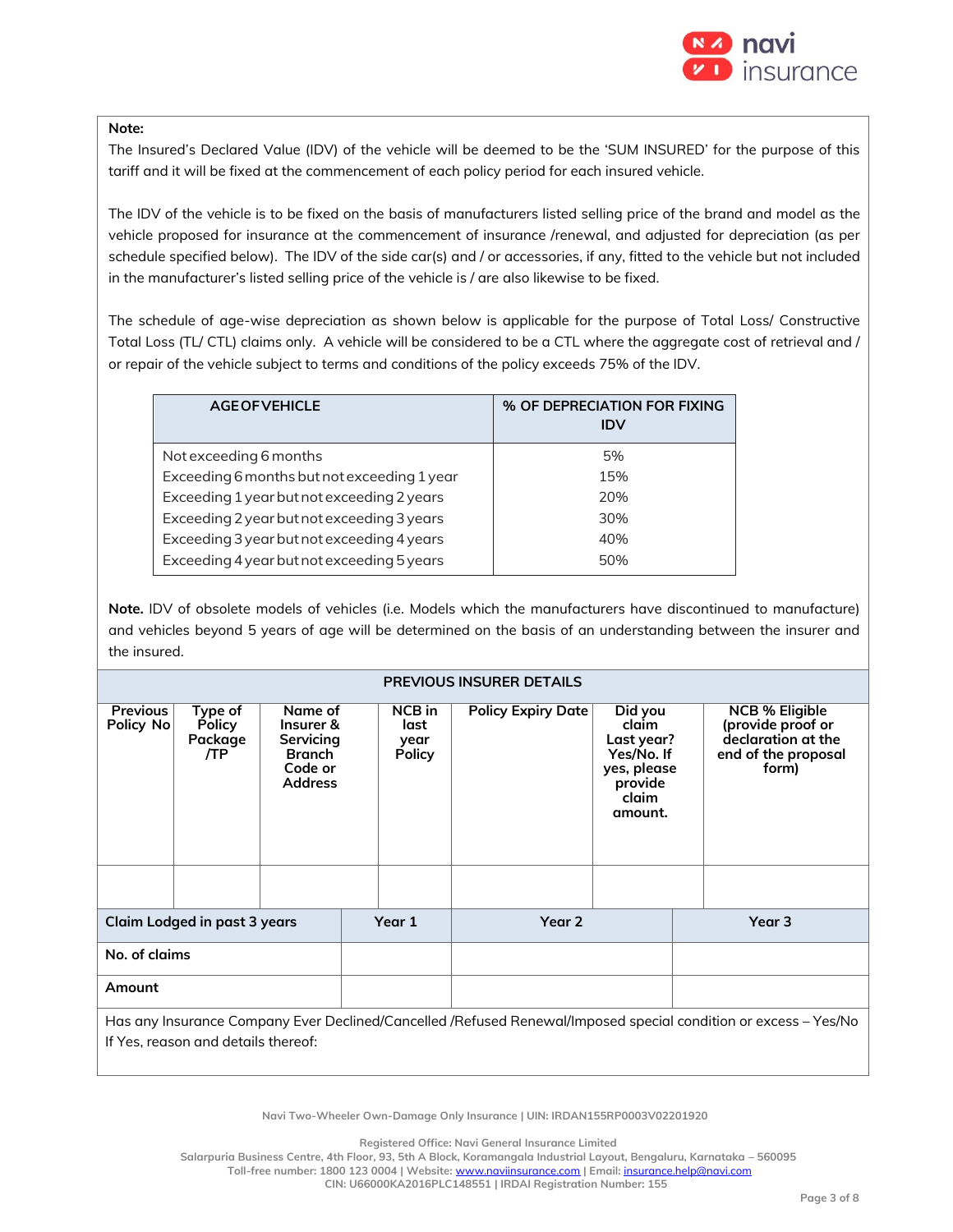

| <b>OTHER INFORMATION</b>                                                                                                                                                                                          |                                                                                                                  |  |  |  |  |
|-------------------------------------------------------------------------------------------------------------------------------------------------------------------------------------------------------------------|------------------------------------------------------------------------------------------------------------------|--|--|--|--|
| (Tick on relevant option and provide details wherever applicable)                                                                                                                                                 |                                                                                                                  |  |  |  |  |
| Average Yearly Usage (in KM's)                                                                                                                                                                                    |                                                                                                                  |  |  |  |  |
| <b>Current Odometer Rating</b>                                                                                                                                                                                    |                                                                                                                  |  |  |  |  |
| City where vehicle will be driven                                                                                                                                                                                 |                                                                                                                  |  |  |  |  |
| Are you an existing customer of Navi<br><b>General Insurance?</b>                                                                                                                                                 | Yes/No<br>Please provide Policy No: ______________________or<br>Customer ID                                      |  |  |  |  |
| Is any other Private car/two-Wheeler<br>belonging to your family insured with<br>us?                                                                                                                              | Yes/No<br>Provide Policy Number: ______________________<br>(Family means Father, Mother, Self, Spouse, Children) |  |  |  |  |
| Do you wish to share your Credit                                                                                                                                                                                  | Yes/No                                                                                                           |  |  |  |  |
| Score with us?                                                                                                                                                                                                    |                                                                                                                  |  |  |  |  |
| Is your vehicle fitted with Telematics                                                                                                                                                                            | Yes/No - If yes are you willing to share device data if required by                                              |  |  |  |  |
| Device?                                                                                                                                                                                                           | company? (Yes/No)                                                                                                |  |  |  |  |
| Do you wish to provide photograph of                                                                                                                                                                              | Yes/No                                                                                                           |  |  |  |  |
| your vehicle?                                                                                                                                                                                                     |                                                                                                                  |  |  |  |  |
| If yes, please provide/upload minimum                                                                                                                                                                             |                                                                                                                  |  |  |  |  |
| four photographs of all 4 sides of the                                                                                                                                                                            |                                                                                                                  |  |  |  |  |
| vehicle taken on the date of proposal                                                                                                                                                                             |                                                                                                                  |  |  |  |  |
| through our mobile application.                                                                                                                                                                                   |                                                                                                                  |  |  |  |  |
| ANY OTHER RELVANT INFORMATION                                                                                                                                                                                     |                                                                                                                  |  |  |  |  |
| Is any of these applicable:                                                                                                                                                                                       |                                                                                                                  |  |  |  |  |
| Vehicle being run by non-<br>1.<br>conventional source<br>Vehicle will be used for driving<br>2.<br>tuitions<br>Whether vehicle is certified as<br>3.<br>Vintage car by Vintage and Classic<br>Car Club of India. | Yes/No<br>If yes, please specify details (RC copy will be needed as proof)<br>Yes/No<br>Yes/No                   |  |  |  |  |
| 4. Vehicle is Specially designed for use<br>of blind / Handicapped / Mentally<br><b>Challenged Person and duly</b>                                                                                                | Yes/No                                                                                                           |  |  |  |  |

**Navi Two-Wheeler Own-Damage Only Insurance | UIN: IRDAN155RP0003V02201920**

**Registered Office: Navi General Insurance Limited**

**Salarpuria Business Centre, 4th Floor, 93, 5th A Block, Koramangala Industrial Layout, Bengaluru, Karnataka – 560095 Toll-free number: 1800 123 0004 | Website:** [www.naviinsurance.com](http://www.naviinsurance.com/) **| Email:** [insurance.help@navi.com](mailto:insurance.help@navi.com)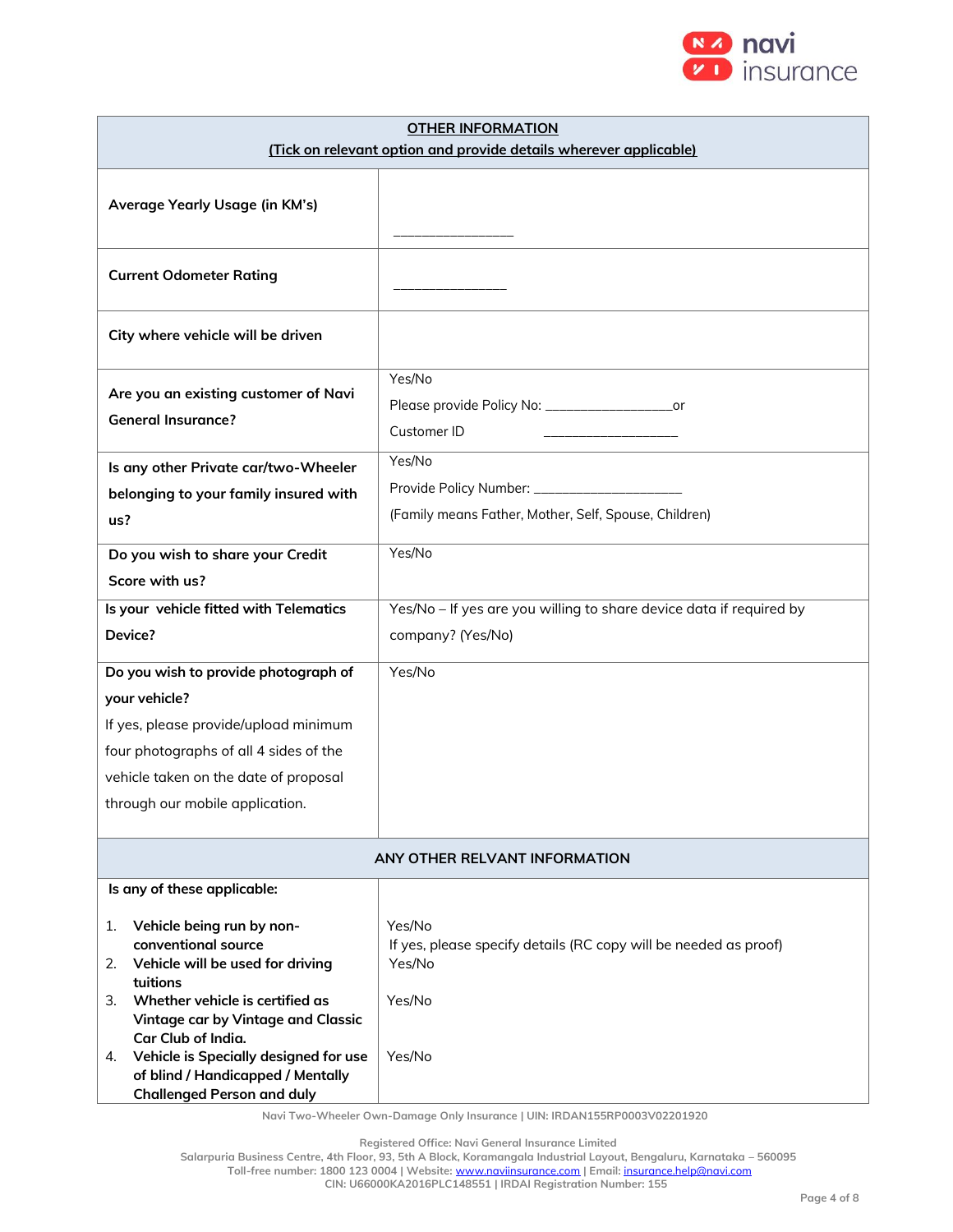

|                                       | endorsed in Registration Certificate                                                                           |                  |                                        |                                                          |  |                            |     |             |                   |                   |
|---------------------------------------|----------------------------------------------------------------------------------------------------------------|------------------|----------------------------------------|----------------------------------------------------------|--|----------------------------|-----|-------------|-------------------|-------------------|
| Use of vehicle limited to own<br>5.   |                                                                                                                |                  | Yes/No                                 |                                                          |  |                            |     |             |                   |                   |
|                                       | premises?                                                                                                      |                  |                                        |                                                          |  |                            |     |             |                   |                   |
| 6.                                    | Whether the vehicle is fitted with                                                                             |                  |                                        | Yes/No                                                   |  |                            |     |             |                   |                   |
|                                       | <b>Fibre Glass Tank</b>                                                                                        |                  |                                        |                                                          |  |                            |     |             |                   |                   |
| 7.                                    | Is the vehicle fitted with Anti-Theft                                                                          |                  |                                        | Yes/No                                                   |  |                            |     |             |                   |                   |
|                                       | device approved by ARAI?                                                                                       |                  |                                        |                                                          |  |                            |     |             |                   |                   |
| 8.                                    | <b>Imported Vehicle without Custom</b><br>Duty                                                                 |                  |                                        | Yes/No                                                   |  |                            |     |             |                   |                   |
|                                       | 9. Loss of accessories by Burglary,                                                                            |                  |                                        | Yes/No                                                   |  |                            |     |             |                   |                   |
|                                       | House breaking and theft                                                                                       |                  |                                        |                                                          |  |                            |     |             |                   |                   |
|                                       | (Applicable only for Two-Wheeler)                                                                              |                  |                                        |                                                          |  |                            |     |             |                   |                   |
|                                       | 10. Are you member of Auto/mobile                                                                              |                  |                                        | Yes/No, If yes Please state:                             |  |                            |     |             |                   |                   |
|                                       | Association of India?                                                                                          |                  | 1.                                     |                                                          |  | Name of Association: _____ |     |             | 2. Membership No. |                   |
|                                       |                                                                                                                |                  | 2.                                     | Date of Expiry_                                          |  |                            |     |             |                   |                   |
| cover)                                | <b>Geographical Area extension:</b><br>(Please select countries you wish to                                    |                  |                                        | Bangladesh, Nepal, Bhutan, Pakistan, Maldives, Sri Lanka |  |                            |     |             |                   |                   |
|                                       | <b>Details of Driver</b>                                                                                       |                  | Self/Father/Mother/Brother/<br>Driving |                                                          |  |                            | Age |             |                   |                   |
|                                       | Owner Driver                                                                                                   |                  | Sister/Son/Daughter/Others             |                                                          |  | Experience                 |     |             |                   |                   |
| <b>Others</b>                         |                                                                                                                |                  |                                        |                                                          |  |                            |     |             |                   |                   |
| If Others, please specify relation to |                                                                                                                |                  |                                        |                                                          |  |                            |     |             |                   |                   |
|                                       | insured:                                                                                                       |                  |                                        | (Please fill in the details)                             |  |                            |     |             |                   |                   |
|                                       |                                                                                                                |                  |                                        |                                                          |  |                            |     |             |                   |                   |
|                                       | Any Physical infirmity/defective vision<br>or Hearing? If yes provide details:                                 |                  |                                        |                                                          |  |                            |     |             |                   |                   |
|                                       | Provide details of any Accident or                                                                             |                  |                                        | <b>Drivers Name</b>                                      |  | Date of Accident           |     |             | Circumstances     | Loss/Cost         |
|                                       | Impending Prosecution.                                                                                         |                  |                                        |                                                          |  |                            |     | of Accident |                   | Rs.               |
|                                       |                                                                                                                |                  |                                        |                                                          |  |                            |     |             |                   |                   |
|                                       |                                                                                                                |                  |                                        |                                                          |  |                            |     |             |                   |                   |
|                                       |                                                                                                                |                  |                                        |                                                          |  |                            |     |             |                   |                   |
|                                       | Do you wish to include Personal Accident cover for named persons? If YES, give name and Sum Insured opted for: |                  |                                        |                                                          |  |                            |     |             |                   |                   |
|                                       | Name                                                                                                           | <b>CSI opted</b> |                                        | <b>Nominee</b>                                           |  | Relationship               |     | Name of the |                   | Relationship with |
|                                       |                                                                                                                | (Rs.)            |                                        |                                                          |  |                            |     | Appointee   |                   | <b>Nominee</b>    |
| 1)                                    |                                                                                                                |                  |                                        |                                                          |  |                            |     |             |                   |                   |
| 2)                                    |                                                                                                                |                  |                                        |                                                          |  |                            |     |             |                   |                   |
| 3)                                    |                                                                                                                |                  |                                        |                                                          |  |                            |     |             |                   |                   |
|                                       |                                                                                                                |                  |                                        |                                                          |  |                            |     |             |                   |                   |
| 4)                                    |                                                                                                                |                  |                                        |                                                          |  |                            |     |             |                   |                   |
| 5)                                    |                                                                                                                |                  |                                        |                                                          |  |                            |     |             |                   |                   |

**Navi Two-Wheeler Own-Damage Only Insurance | UIN: IRDAN155RP0003V02201920**

**Registered Office: Navi General Insurance Limited**

**Salarpuria Business Centre, 4th Floor, 93, 5th A Block, Koramangala Industrial Layout, Bengaluru, Karnataka – 560095 Toll-free number: 1800 123 0004 | Website:** [www.naviinsurance.com](http://www.naviinsurance.com/) **| Email:** [insurance.help@navi.com](mailto:insurance.help@navi.com)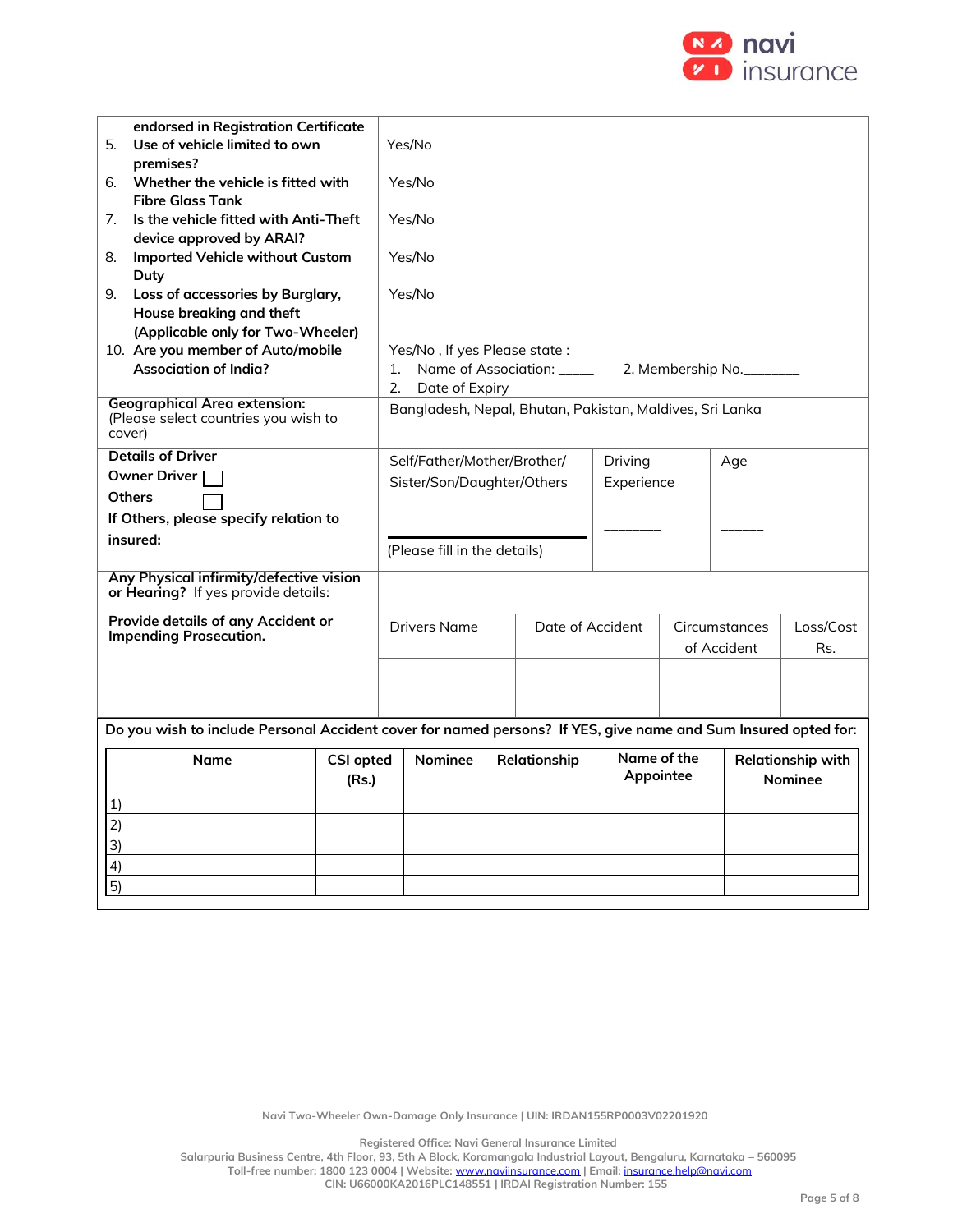

| PREMIUM PAYMENT AND BANK DETAILS                                                                                                                                                                                                                                                                                                                                                                                                                                                                                |                                                                            |                                                                                                                |   |  |  |  |
|-----------------------------------------------------------------------------------------------------------------------------------------------------------------------------------------------------------------------------------------------------------------------------------------------------------------------------------------------------------------------------------------------------------------------------------------------------------------------------------------------------------------|----------------------------------------------------------------------------|----------------------------------------------------------------------------------------------------------------|---|--|--|--|
| Payment Option:                                                                                                                                                                                                                                                                                                                                                                                                                                                                                                 | Cheque<br>Demand Draft<br>П.<br>Debit Card<br><b>Credit Card</b><br>$\Box$ | <b>Fund Transfer</b><br>Pay Order<br>П.<br>$\Box$<br>П                                                         | □ |  |  |  |
| Premium Amount:                                                                                                                                                                                                                                                                                                                                                                                                                                                                                                 | ₹                                                                          | Amount in Words:                                                                                               |   |  |  |  |
| For Cheque/DD/PO (Payable in favour of Navi General Insurance Company Limited)                                                                                                                                                                                                                                                                                                                                                                                                                                  |                                                                            |                                                                                                                |   |  |  |  |
| <b>Account Holder Name</b>                                                                                                                                                                                                                                                                                                                                                                                                                                                                                      |                                                                            |                                                                                                                |   |  |  |  |
| Instrument Number                                                                                                                                                                                                                                                                                                                                                                                                                                                                                               | <u> 1980 - Johann Barbara, martxa a</u>                                    | Instrument Date                                                                                                |   |  |  |  |
| Instrument Amount                                                                                                                                                                                                                                                                                                                                                                                                                                                                                               |                                                                            | Bank Name                                                                                                      |   |  |  |  |
| Credit/Debit Card No.<br>Fund Transfer/Wallet                                                                                                                                                                                                                                                                                                                                                                                                                                                                   | : Name of Bank/Wallet                                                      | <b>Expiry Date</b><br><b>Transaction Number:</b>                                                               |   |  |  |  |
| <b>PAN Number</b>                                                                                                                                                                                                                                                                                                                                                                                                                                                                                               |                                                                            | <b>TAN Number</b>                                                                                              |   |  |  |  |
| Note:<br>As per the Regulatory requirements, we can affect payment of the refund (if any) and or claims only through<br>Electronic Clearing System (ECS) / National Electronic Funds Transfer (NEFT) / Real Time Gross Settlement (RTGS) /<br>Interbank Mobile Payment Service (IMPS). If the premium payment mode is other than cheque, please provide your<br>account details as mentioned below for refund purposes.<br>Account No.<br><b>IFSC/MICR Code</b>                                                 |                                                                            |                                                                                                                |   |  |  |  |
| UPI ID                                                                                                                                                                                                                                                                                                                                                                                                                                                                                                          |                                                                            | Branch Name:                                                                                                   |   |  |  |  |
| Type of Account                                                                                                                                                                                                                                                                                                                                                                                                                                                                                                 | <b>Saving Bank's Account</b><br>÷<br><b>Others (Please Specify)</b>        | $\Box$ Current Account<br>П<br>$\Box$                                                                          |   |  |  |  |
|                                                                                                                                                                                                                                                                                                                                                                                                                                                                                                                 |                                                                            |                                                                                                                |   |  |  |  |
| ELECTRONIC INSURANCE ACCOUNT DETAILS OF PROPOSER                                                                                                                                                                                                                                                                                                                                                                                                                                                                |                                                                            |                                                                                                                |   |  |  |  |
| (Email Id is mandatory)<br>Do you have an EIA :<br>If No, do you wish to apply for EIA : $\Box$ Yes $\Box$ No<br>$\Box$ No<br>$\Box$ Yes<br>If Yes, please quote the EIA number<br>If applied, please mention your preferred Insurance Repository<br>$\ll$ $\rightarrow$<br>$\mathcal{L}^{\text{max}}$<br>Email Id (Registered with Insurance Repository)<br>$<<$ $>>$<br>$\mathcal{L}$<br>Your Policy will be credited in your EIA account and your address details as mentioned in the EIA shall override the |                                                                            |                                                                                                                |   |  |  |  |
| details immediately.                                                                                                                                                                                                                                                                                                                                                                                                                                                                                            |                                                                            | address provided in this proposal for Insurance. We request you to inform the Repository of any changes in the |   |  |  |  |

**Registered Office: Navi General Insurance Limited**

**Salarpuria Business Centre, 4th Floor, 93, 5th A Block, Koramangala Industrial Layout, Bengaluru, Karnataka – 560095 Toll-free number: 1800 123 0004 | Website:** [www.naviinsurance.com](http://www.naviinsurance.com/) **| Email:** [insurance.help@navi.com](mailto:insurance.help@navi.com)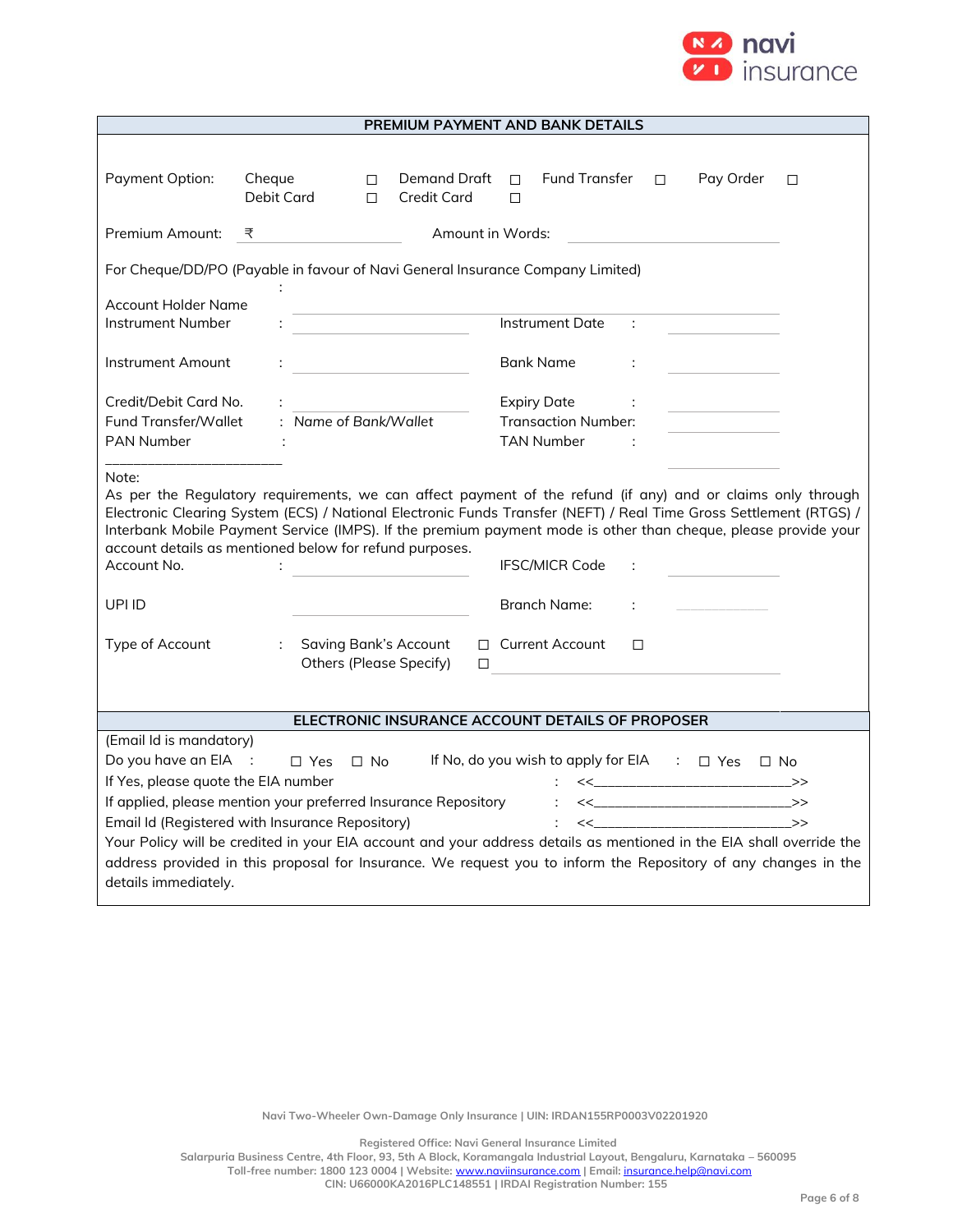

#### **Declaration**:

"I/We desire to insure with NAVI GENERAL INSURANCE LIMITED ("Company") in respect of the vehicle described in this proposal form and statements contained herein, shared by me digitally or otherwise either through Company website, emails, Mobile application or any such mode of communication are true and accurate representations.

I/We undertake and confirm that:

- a) If any of the statements made herein are found to be false or incorrect, the benefits under this policy would stand forfeited.
- b) This application and declaration shall be promissory and shall be the basis of contract between me/us and the Company.
- c) I/We have read and understood the coverages, the terms and conditions and accept the Company's policy of insurance along with said conditions.
- d) If any additions or alterations are carried out by me/us in this proposal form or if there is any change in the information submitted by me/us after the submission of this proposal form, then the same would be conveyed to the Company immediately, failing which the benefits under the policy would stand forfeited.
- e) The Company may take appropriate measures to capture the voice log for all telephonic transactions carried out by me/us as required by the procedure/regulations internal or external to the Company and shall not hold the Company responsible or liable for relying/using such recorded telephonic conversation.
- f) The insurance would be effective only on acceptance of this application by the Company and the payment of requisite premium in advance. In the event of non-realization of the Cheque or non-receipt of the amount of premium by the company, the policy shall be deemed cancelled "ab initio" and the Company shall not be responsible for any liabilities of whatsoever nature under this policy.
- g) I/We agree to receive "Certificate of Insurance and Policy Schedule" only and shall access the policy terms, conditions and exclusions on the company's website.
- h) I/We hereby confirm that all premiums have been/will be paid from bonafide sources and no premiums have been/will be paid out of proceeds of crime related to any of the offence listed in Prevention of Money Laundering Act, 2002. I understand that the Company has the right to call for documents to establish sources of funds.
- i) I hereby authorize the Company to notify me through email, SMS, or any other electronic mode any information pertaining to my proposal, policy document, claim servicing etc.

### **Declaration for No Claim Bonus (if NCB claimed but confirmation from previous insurer not submitted).**

I/We declare that the rate of NCB claimed by me/us is correct and that NO CLAIM has arisen in the expiring Policy Period (Copy of Policy enclosed). I/We further undertake that if this declaration is found incorrect, all benefits under the Policy in respect of Section I of the Policy will stand forfeited.

**Place:**

**Date: Signature of Proposer**

**Navi Two-Wheeler Own-Damage Only Insurance | UIN: IRDAN155RP0003V02201920**

**Registered Office: Navi General Insurance Limited**

**Salarpuria Business Centre, 4th Floor, 93, 5th A Block, Koramangala Industrial Layout, Bengaluru, Karnataka – 560095 Toll-free number: 1800 123 0004 | Website:** [www.naviinsurance.com](http://www.naviinsurance.com/) **| Email:** [insurance.help@navi.com](mailto:insurance.help@navi.com)